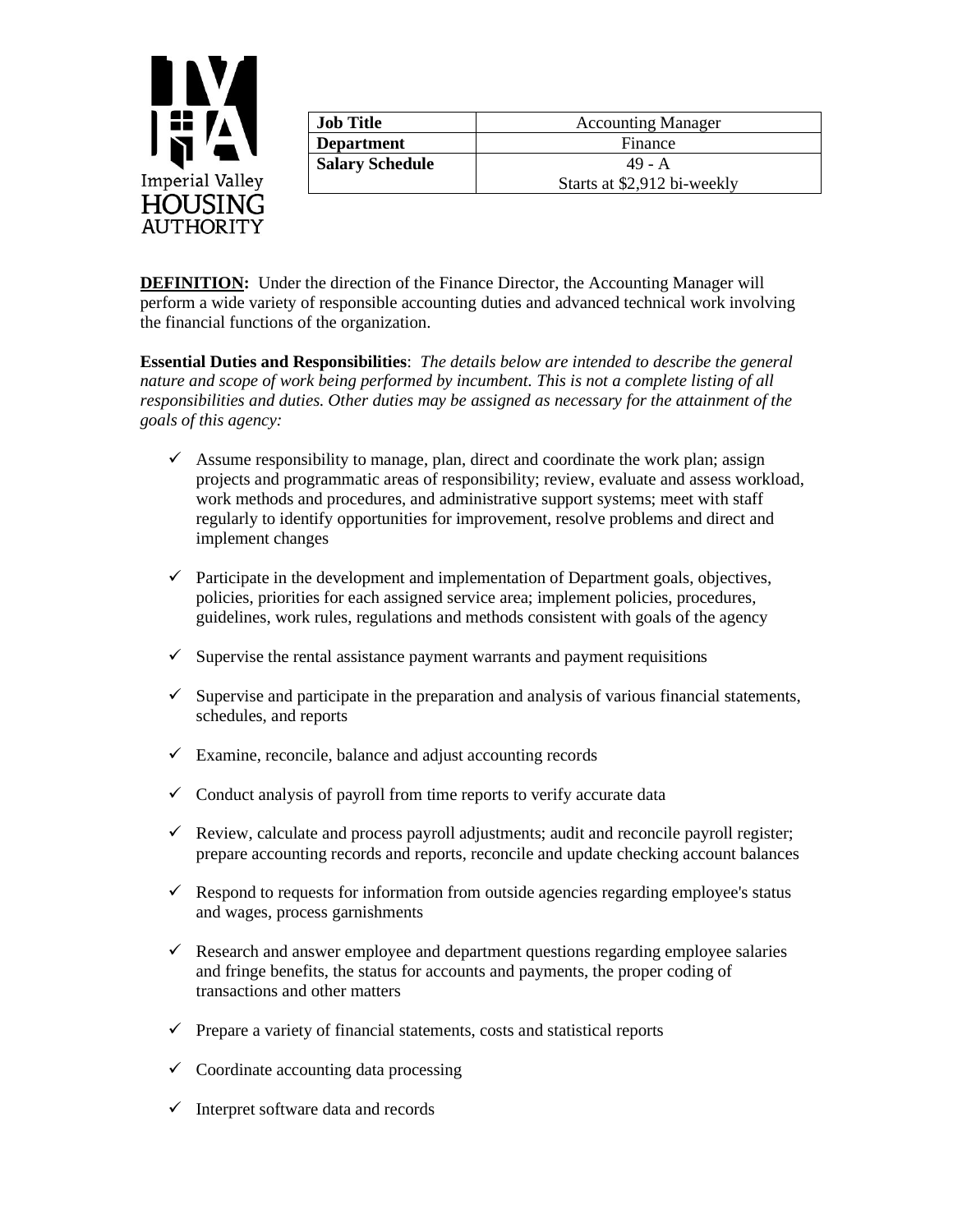- $\checkmark$  Assist in establishing departmental goals and monitor the goals of the Account Analyst staff
- $\checkmark$  Analyze, interpret and explain accounting policies and procedures
- $\checkmark$  Coordinate department cross-training
- $\checkmark$  Audit various claims for payment; prepare for check writing and input to data processing
- $\checkmark$  Reconcile general ledger accounts to subsidiary registers

**Behavioral Competencies**: *To perform the job successfully, an individual should demonstrate the following:*

- ✓ **Leadership**: Provide direction by clearly and effectively setting course of action for the assigned Team; manage by example and by providing regular feedback and reinforcement to the Team
- ✓ **Commitment**: Set high standards of performance for self and Team; pursue aggressive goals and work smart to achieve success
- ✓ **Customer Service**: Meet/Exceed the expectations and requirements of internal and external customers; identify, understand, monitor and measure the needs of both internal and external customers; communicate and act with customers in mind; and recognize working colleagues as customers
- ✓ **Effective Communication**: Ensure important information is passed to those who need to know; convey necessary information clearly and effectively, orally or in writing; demonstrate attention to, and convey understanding of, the comments and questions of others; and listen effective
- ✓ **Analytical**: Collect and research data, use experience and knowledge to analyze the best course of action
- ✓ **Responsiveness and Accountability**: Demonstrate a high level of conscientiousness; hold self-responsible for own work; do a fair share of work
- ✓ **Confidentia**l: Must abide by strict ethical standards, integrity objectivity and confidentiality when interacting colleagues, customers and in the course of all job duties
- ✓ **Critical Analysis**: Analyze issues and make rational recommendations

## **Job Competencies:**

- o Strong knowledge of generally accepted accounting principles
- o Financial recordkeeping principles and practices
- o Strong ability to adjust to changing software